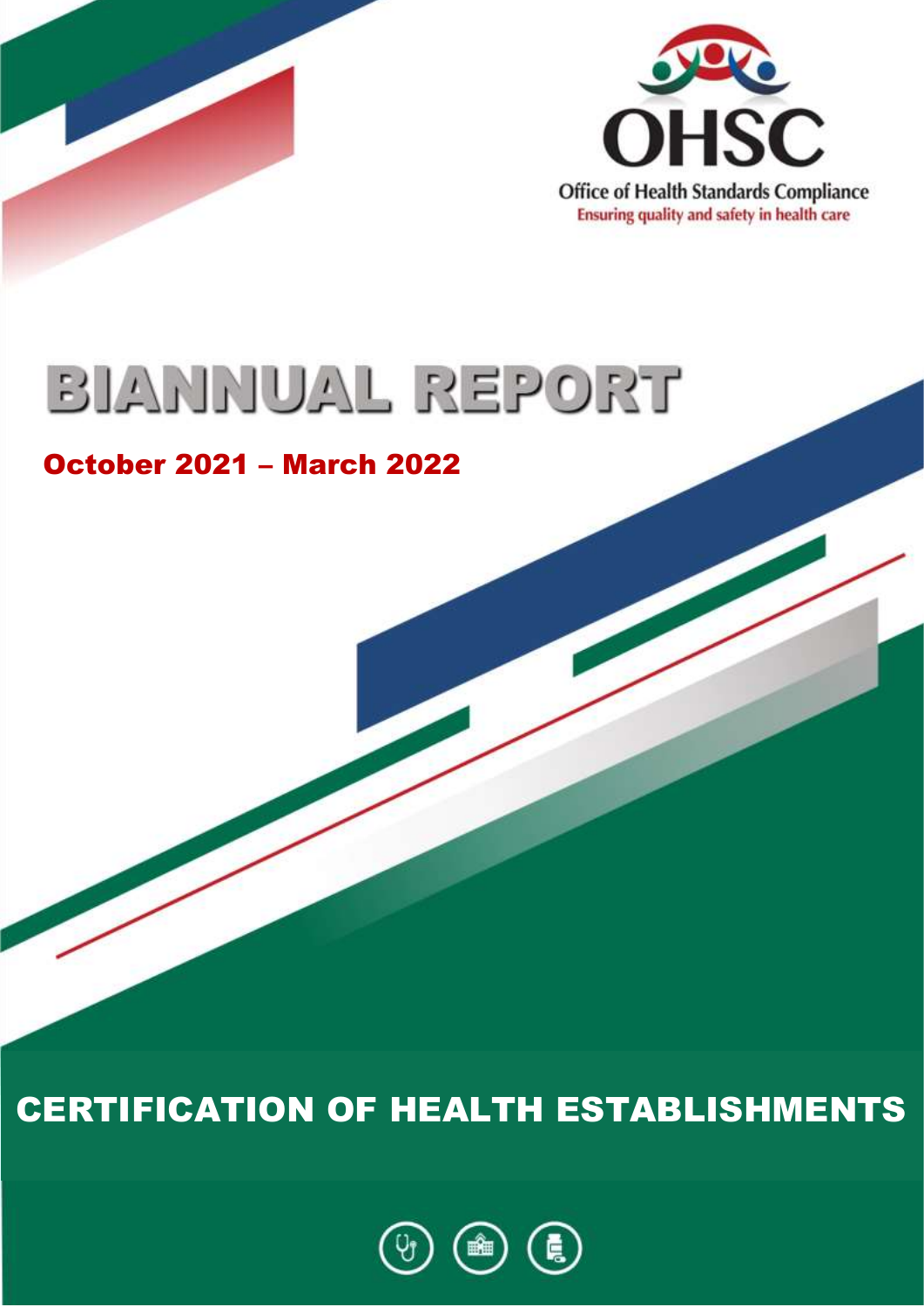### **DEFINITIONS**

**"Board"** means the Board of the Office of Health Standards Compliance appointed in terms of Section 79A of the Act;

**"Chief Executive Officer"** means the person appointed as Chief Executive Officer of the Office in terms of Section 79H (1) of the Act;

**"Constitution"** means the Constitution of the Republic of South Africa, Act 108 of 1996;

**"Early Warning System"** means the surveillance systems that collect information of serious breaches of norms and standards that prompt interventions by the health establishment, the Office or relevant authority;

**"Health Establishment/HE"** means the whole or part of a public or private institution, facility, building or place, whether for profit or not, that is operated or designed to provide inpatient or outpatient treatment, diagnostic or therapeutic interventions, nursing, rehabilitative, palliative, convalescent, preventative or other health services;

1.6. **"Inspector"** means a person appointed as an inspector in terms of Section 80(2) of the Act;

1.7. **"Minister"** means the Minister responsible for Health;

1.8. **"Norms and Standards"** means the norms and standards prescribed by the Minister in terms of Section 90(1)(b) and (c) of the Act;

1.9. **"Office"** means the Office of Health Standards Compliance established by Section 77(1) of the Act;

1.10. **"Regulations"** means the Procedural Regulations Pertaining to the Functioning of the Office of Health Standards Compliance and Handling of Complaints by the Ombud;

1.11. **"the Act"** means the National Health Act, 2003 (Act No. 61 of 2003);

1.12. **"User"** means the person receiving treatment in a health establishment, including receiving blood or blood products, or using a health service, and if the person receiving treatment or using a health service is-

(a) below the age contemplated in section 129 of the Children's Act 38 of 2005, **"user"** includes the person's parent or guardian, or another person authorised by law to act on the first mentioned person's behalf; or

(b) incapable of taking decisions, "user" includes the person's spouse or partner or, in the absence of such spouse or partner, the person's parent, grandparent, adult child or brother or sister, or another person authorised by law to act on the first mentioned person's behalf.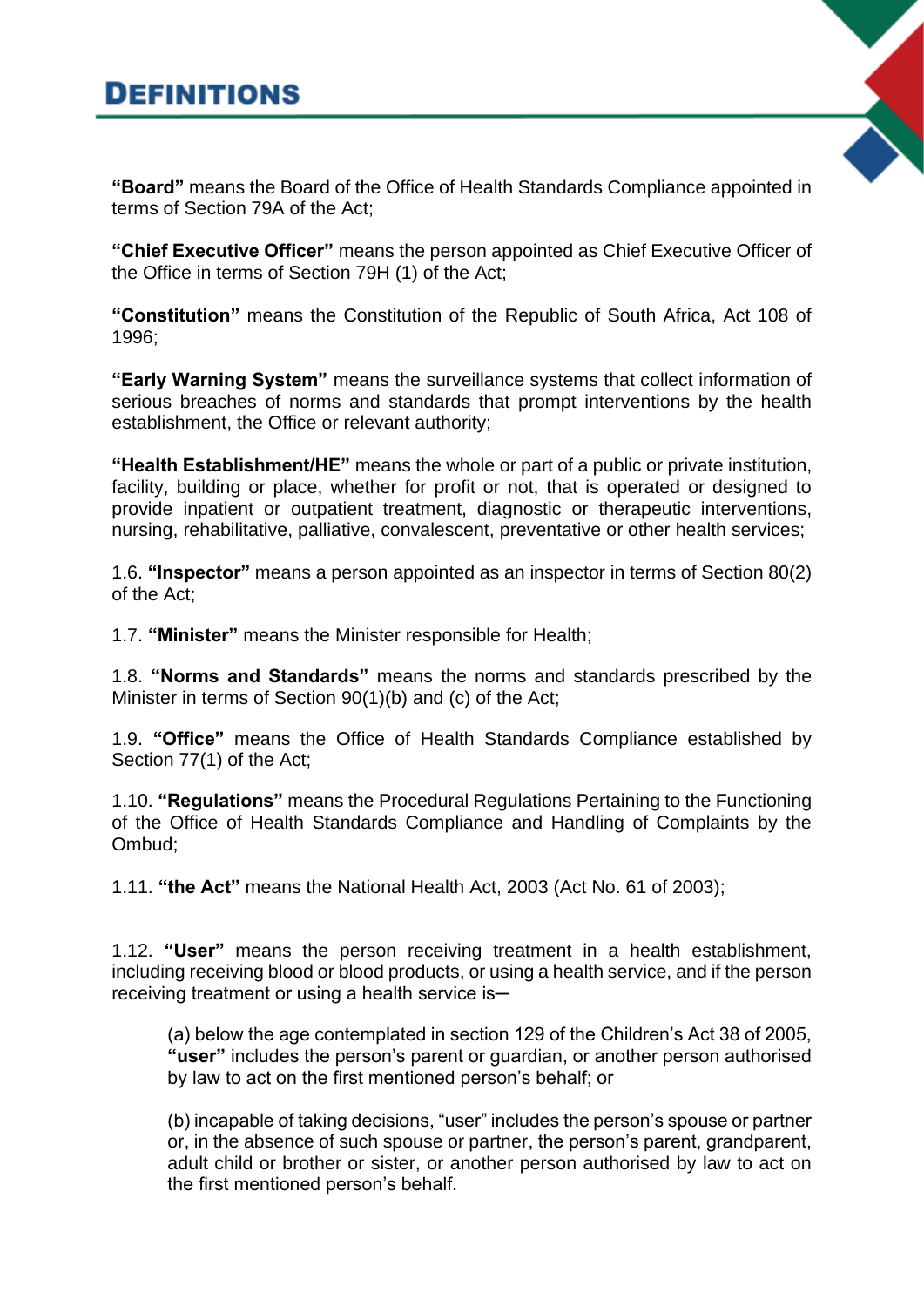#### **1 INTRODUCTION**

In terms of section 79 (1) of the National Health Amendment Act 2013, (Act 12 of 2013), the OHSC is mandated to "inspect and certify health establishments as compliant or non-compliant with the norms and standards. The norms and standards for different categories of health establishments were promulgated in February 2018 and came into effect in February 2019. Following promulgation of the norms and standards, the OHSC commenced with the process of aligning the inspection tools to the promulgated norms and standards.

#### **2 LEGISLATIVE MANDATE**

- 2.1 The Constitution of the Republic of South Africa, Act 108 of 1996;
- 2.2 The National Health Act, 2003 (Act No. 61 of 2003), as amended;
- 2.3 Norms and Standards Regulations applicable to different categories of health establishments, 2016; and
- 2.4 Procedural Regulations Pertaining to the Functioning of the Office of Health Standards Compliance and Handling of Complaints by the Ombud, 2016.
- 2.5 The purpose of the report is to inform the health establishments, stakeholders, and the public/users of the health establishments that have been certified by the OHSC.

#### **3 BACKGROUND**

3.1 This bi-annual report covers the compliance certificates issued to health establishments which were inspected in the 2020/21 financial year, including certificates issued for re-inspected health establishments inspected during routine inspections in 2019/2020 financial year. The list of health establishments in "Annexure A" are those establishments certified between October 2021 and March 2022.

#### **4 PROCESS FOLLOWED TOWARDS CERTIFICATION**

4.1 Following finalisation of the inspection report, the finalised inspections reports were subjected to an external review process for quality control and expert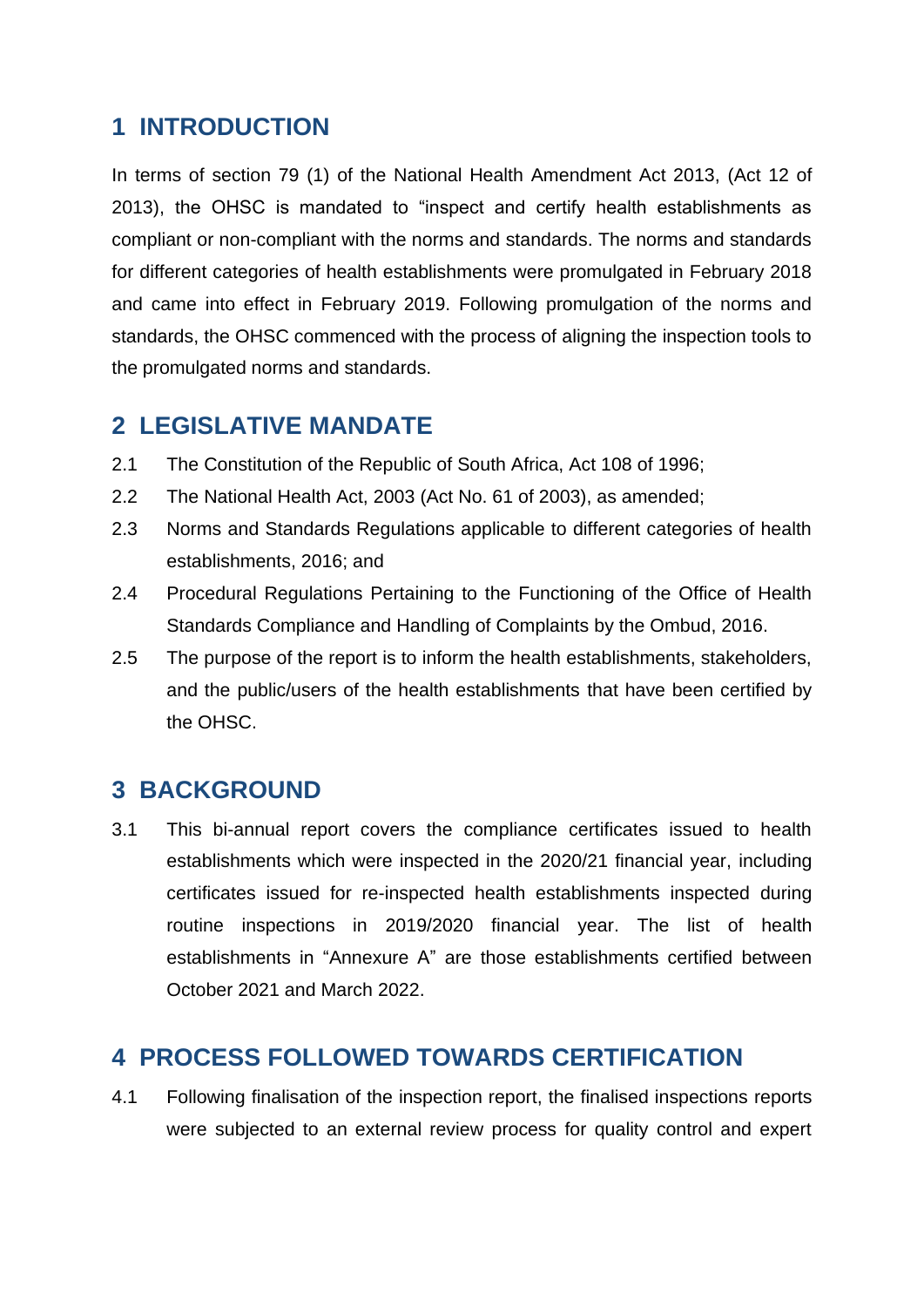opinion. Feedback from the external reviewers were considered accordingly and reports were finalised for dissemination to the health establishments.

4.2 All final reports inspection findings were shared and communicated to health establishments, communicating the status in relation to compliance with the norms and standards. The OHSC has, in terms of the Procedural Regulations Pertaining to the Functioning of the OHSC and handling of complaints by the Ombud (the regulations), 15 days from the date of recommendation by an inspector, to issue a certificate of compliance to all deserving health establishments and the time frame was adhered to.

#### **5 CERTIFICATION OF HEALTH ESTABLISHMENTS**

- 5.1 During the reporting period, a total of Hundred and Fifty-Eight (158), establishments were certified by the OHSC. Forty-seven of the 158 were reinspection of the 2019/2020 routine inspection. (See Annexure A for the list of certified health establishments).
- 5.2 All health establishments found to be non-compliant with the norms and standards have been issued with a compliance notice stating the areas of noncompliance and the period within which the identified breaches should be addressed. The OHSC will continue to monitor implementation of the conditions set out in the compliance notices and additional inspections will be conducted when the period stated in the compliance notices lapse.
- 5.3 Health establishments found to be persistently non-compliant after the additional inspections, the formal enforcement process will follow.

#### **6 CONDITIONS FOR CERTIFICATION**

6.1 A certificate of compliance issued by the OHSC is valid for a period of four years and is subject to renewal. However, health establishments are required in terms of regulation 19 of the Procedural regulations pertaining to the functioning of the Office of Health Standards Compliance and handling of complaints by the Ombud to, within a period of not more than six months before the expiry of the compliance certificate, submit an application to the OHSC for renewal of a certificate of compliance.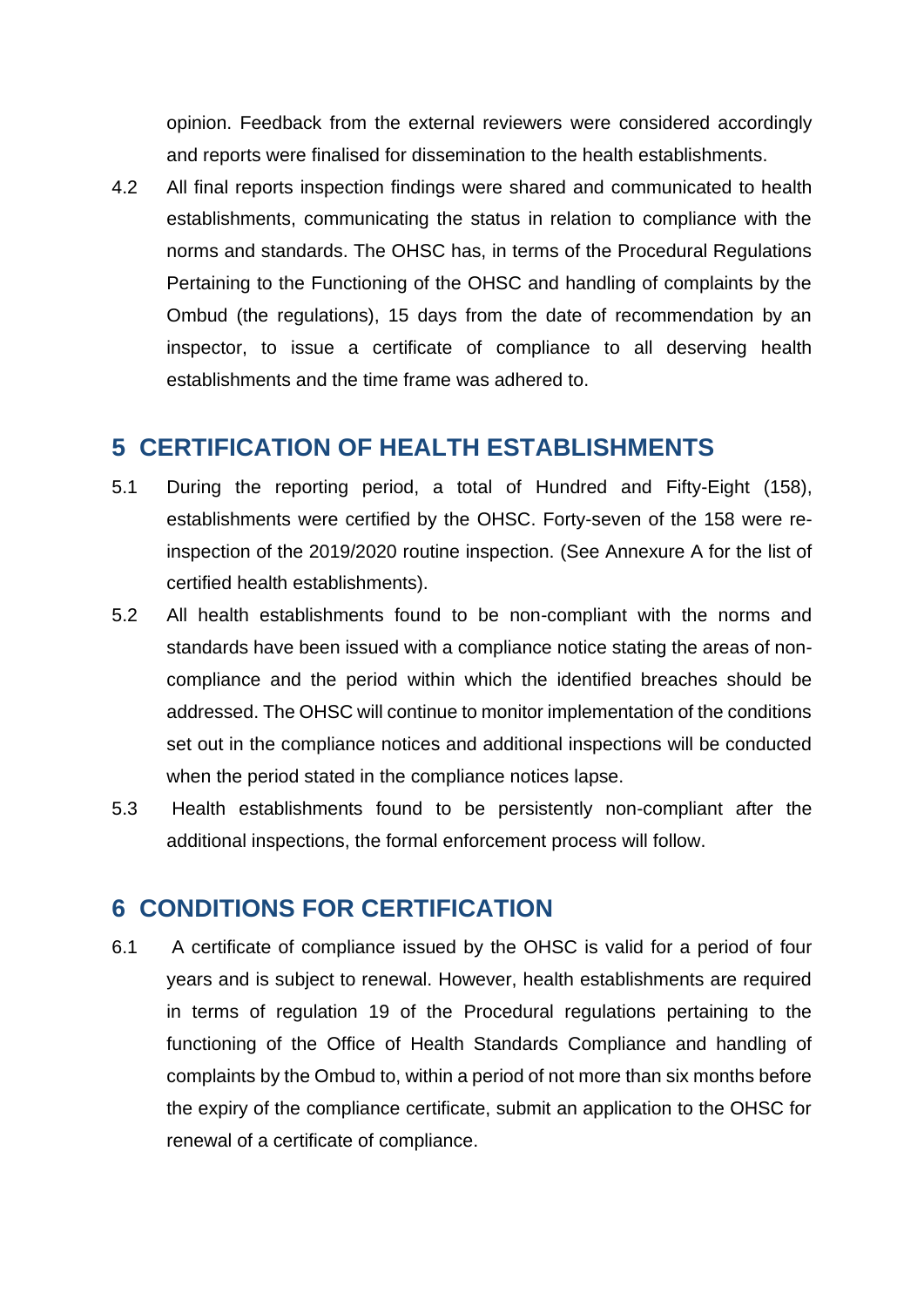6.2 Should a health establishment issued with a compliance certificate be inspected for any other reason and thereafter a compliance notice issued against a previously certified health establishment the validity of a certificate of compliance is suspended until the conditions set out in the said compliance notice are fulfilled (Regulation 20 (2)).

#### **7 CHALLENGES**

- 7.1 The majority of the inspected health establishments during 2019/20 and 2020/21 financial years did not achieve compliance status and were not eligible for certification. The are several reasons for non-compliance mainly related to the breaches of the norms and standards. However, health establishments are provided with a preliminary inspection report and have an opportunity to provide evidence.
- 7.2 Some health establishments responded and provided evidence that was either, irrelevant, or not acceptable.
- 7.3 Some health establishments provided information that indicated a serious lack of understanding of what was expected from the health establishments.
- 7.4 Different districts and sub-districts within the same province responded differently to the reporting process (responding to preliminary findings). This could be due to the proximity of the health establishments to the relevant required knowledge to respond to the OHSC (Information Communication Technology equipment).

#### **8 CONCLUSION**

8.1 The OHSC is enjoined by the Act to inspect and certify health establishments as compliant or non-compliant with the prescribed norms and standards. Furthermore, the OHSC has a responsibility to publish and inform the public about the performance of health establishments in relation to the norms and standards. Health establishments are therefore encouraged to work tirelessly to ensure compliance with the norms and standards which is followed by certification by the OHSC.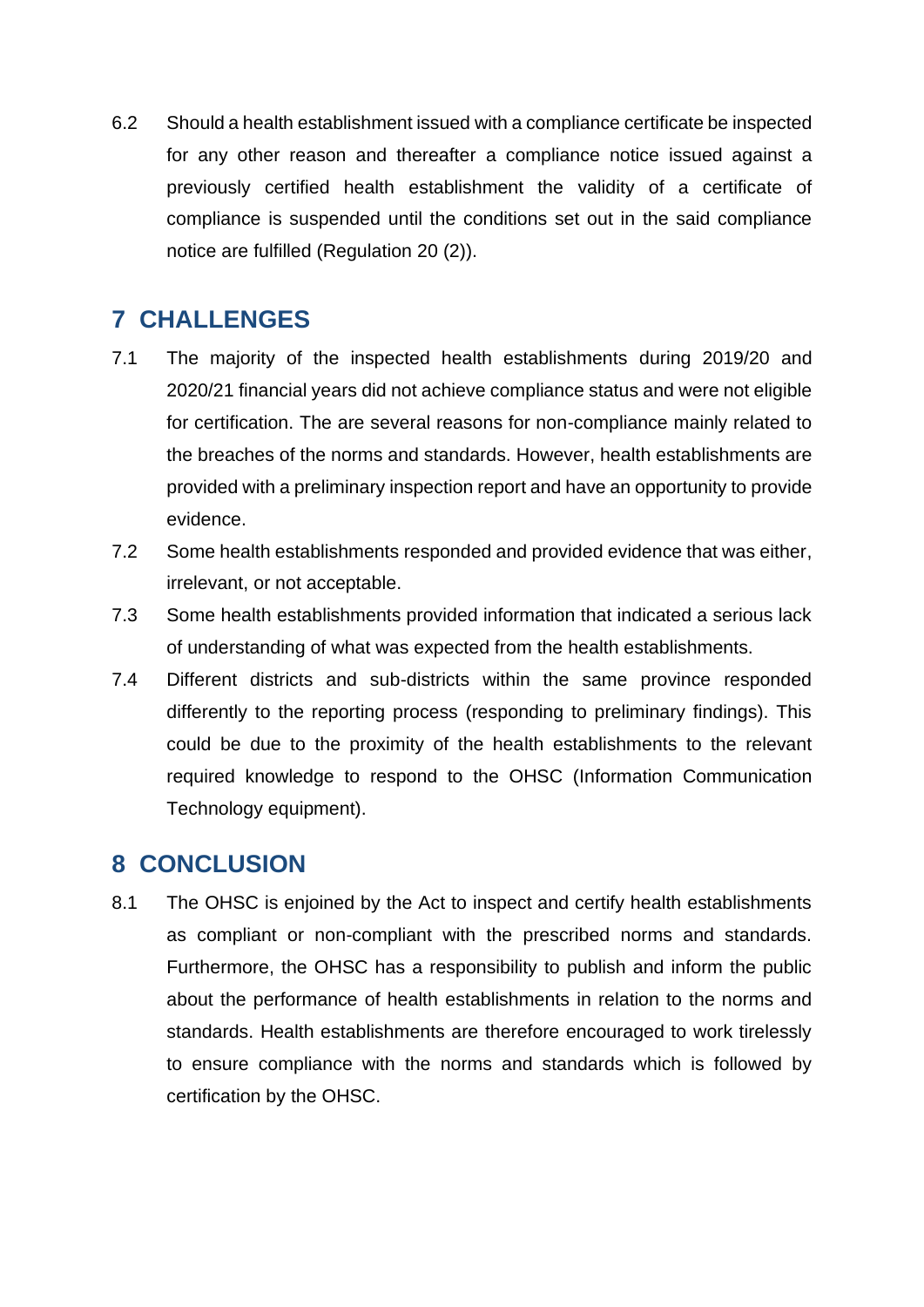# **ANNEXURE A**

| NO.                     | <b>Province</b>     | Name of health            | Grading                  | <b>Bar code</b> | Date of          |
|-------------------------|---------------------|---------------------------|--------------------------|-----------------|------------------|
|                         |                     | establishment             |                          |                 | certification    |
|                         |                     |                           | North West (09)          |                 |                  |
| 1.                      | North West          | <b>Bophelo Clinic</b>     | Excellent                | OHSC - 000088   | 01 December 2021 |
| 2.                      | North West          | <b>Boskop Clinic</b>      | Excellent                | OHSC - 000089   | 01 December 2021 |
| 3.                      | North West          | Ipelegeng Clinic          | Good                     | OHSC - 000090   | 01 December 2021 |
| 4.                      | North West          | Schweizer - Reneke Clinic | Satisfactory             | OHSC - 000091   | 01 December 2021 |
| 5.                      | North West          | Thekwane Clinic*          | Excellent                | OHSC - 000194   | 22 March 2022    |
| 6.                      | North West          | Lesego Clinic*            | Excellent                | OHSC - 000189   | 22 March 2022    |
| 7.                      | North West          | Rankelenyane Clinic*      | Excellent                | OHSC - 000190   | 22 March 2022    |
| 8.                      | North West          | Steve Tshwete Clinic*     | Excellent                | OHSC - 000191   | 22 March 2022    |
| 9.                      | North West          | Tlapeng (Ganyesa) Clinic* | Excellent                | OHSC - 000193   | 22 March 2022    |
|                         |                     |                           | <b>Western Cape (10)</b> |                 |                  |
| 1                       | Western Cape        | Soetendal Clinic          | Satisfactory             | OHSC - 000077   | 24 November 2021 |
| $\overline{2}$          | <b>Western Cape</b> | <b>Tulbagh Clinic</b>     | Satisfactory             | OHSC - 000078   | 24 November 2021 |
| 3                       | Western Cape        | <b>Bella Vista Clinic</b> | Satisfactory             | OHSC - 000080   | 24 November 2021 |
| $\overline{\mathbf{4}}$ | Western Cape        | Annie Brown Clinic        | Satisfactory             | OHSC - 000081   | 24 November 2021 |
| 5                       | <b>Western Cape</b> | Knysna Clinic             | Excellent                | OHSC - 000082   | 24 November 2021 |
| 6                       | Western Cape        | Pacaltsdorp Clinic        | Good                     | OHSC - 000083   | 24 November 2021 |
| $\overline{7}$          | Western Cape        | Crags Clinic              | Good                     | OHSC - 000084   | 24 November 2021 |
| 8                       | Western Cape        | Parkdene Clinic           | Satisfactory             | OHSC - 000085   | 24 November 2021 |
| 9                       | Western Cape        | New Horizon Clinic        | Satisfactory             | OHSC - 000086   | 24 November 2021 |
| 10                      | Western Cape        | <b>Citrusdal Clinic</b>   | Good                     | OHSC - 000087   | 24 November 2021 |
|                         |                     |                           | Free State (13)          |                 |                  |
| 1.                      | <b>Free State</b>   | Molefi Tau Clinic         | Good                     | OHSC - 000075   | 18 November 2021 |
| 2.                      | <b>Free State</b>   | Blue Gum Bush Clinic*     | Excellent                | OHSC - 000195   | 25 March 2022    |
| 3.                      | <b>Free State</b>   | Bronville Clinic*         | Excellent                | OHSC - 000196   | 25 March 2022    |
| 4.                      | <b>Free State</b>   | Kokelong Clinic*          | Good                     | OHSC - 000197   | 25 March 2022    |
| 5.                      | <b>Free State</b>   | Mamello Clinic*           | Excellent                | OHSC - 000198   | 25 March 2022    |
| 6.                      | <b>Free State</b>   | Monontsha Clinic*         | Excellent                | OHSC - 000199   | 25 March 2022    |
| 7.                      | <b>Free State</b>   | Nelson Mandela Clinic*    | Excellent                | OHSC - 000200   | 25 March 2022    |
| 8.                      | <b>Free State</b>   | Philippolis Clinic*       | Excellent                | OHSC - 000201   | 25 March 2022    |
| 9.                      | <b>Free State</b>   | Phomolong Clinic*         | Good                     | OHSC - 000202   | 25 March 2022    |
| 10                      | <b>Free State</b>   | Reitumetse Clinic*        | Good                     | OHSC - 000203   | 25 March 2022    |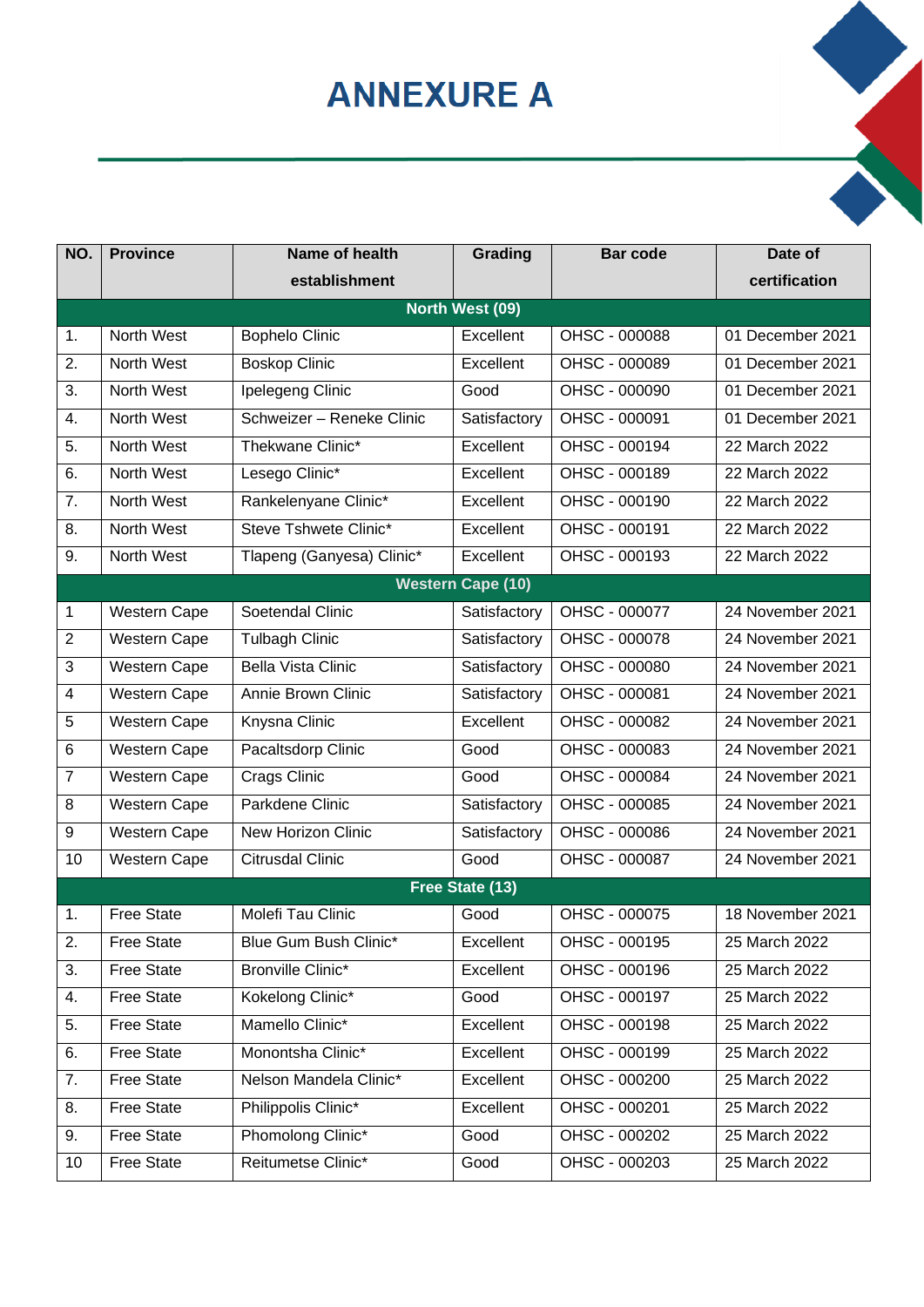| NO. | <b>Province</b>   | Name of health                     | Grading                   | <b>Bar code</b> | Date of          |  |  |
|-----|-------------------|------------------------------------|---------------------------|-----------------|------------------|--|--|
|     |                   | establishment                      |                           |                 | certification    |  |  |
| 11. | <b>Free State</b> | Riebeeckstad Clinic*               | Excellent                 | OHSC - 000204   | 25 March 2022    |  |  |
| 12. | <b>Free State</b> | Thabong Clinic*                    | Good                      | OHSC - 000205   | 25 March 2022    |  |  |
| 13. | <b>Free State</b> | Thembalethu Clinic*                | Excellent                 | OHSC - 000206   | 25 March 2022    |  |  |
|     |                   |                                    | <b>Northern Cape (01)</b> |                 |                  |  |  |
| 1.  | Northern Cape     | Dr Torres Clinic                   | Good                      | OHSC-000076     | 18 November 2021 |  |  |
|     |                   |                                    | Limpopo (01)              |                 |                  |  |  |
| 1.  | Limpopo           | Seshego IV                         | Good                      | OHSC-000092     | 01 December 2021 |  |  |
|     |                   |                                    | Mpumalanga (17)           |                 |                  |  |  |
| 1.  | Mpumalanga        | Carolina Clinic                    | Satisfactory              | OHSC-000124     | 28 January 2022  |  |  |
| 2.  | Mpumalanga        | Fernie 2 Clinic                    | Good                      | OHSC-000125     | 28 January 2022  |  |  |
| 3.  | Mpumalanga        | Hartebeeskop Clinic                | Excellent                 | OHSC-000126     | 28 January 2022  |  |  |
| 4.  | Mpumalanga        | Arthurseat Clinic*                 | Excellent                 | OHSC-000224     | 28 March 2022    |  |  |
| 5.  | Mpumalanga        | Bethal Town Clinic*                | Excellent                 | OHSC-000225     | 28 March 2022    |  |  |
| 6.  | Mpumalanga        | Clau Clau Clinic*                  | Excellent                 | OHSC-000226     | 28 March 2022    |  |  |
| 7.  | Mpumalanga        | Doornkop Clinic*                   | Excellent                 | OHSC-000227     | 28 March 2022    |  |  |
| 8.  | Mpumalanga        | Evander Clinic*                    | Excellent                 | OHSC-000228     | 28 March 2022    |  |  |
| 9.  | Mpumalanga        | Kinross / Thistle Grove<br>Clinic* | Excellent                 | OHSC-000229     | 28 March 2022    |  |  |
| 10. | Mpumalanga        | Mbonisweni Clinic*                 | Good                      | OHSC-000230     | 28 March 2022    |  |  |
| 11. | Mpumalanga        | Middleburg Ext 8 Clinic*           | Excellent                 | OHSC-000231     | 28 March 2022    |  |  |
| 12. | Mpumalanga        | Mjejane Clinic*                    | Excellent                 | OHSC-000232     | 28 March 2022    |  |  |
| 13. | Mpumalanga        | Moreipuso Clinic*                  | Excellent                 | OHSC-000233     | 28 March 2022    |  |  |
| 14. | Mpumalanga        | Nasaret Clinic*                    | Excellent                 | OHSC-000234     | 28 March 2022    |  |  |
| 15. | Mpumalanga        | Newtown Park home Clinic*          | Excellent                 | OHSC-000235     | 28 March 2022    |  |  |
| 16. | Mpumalanga        | Rolle Clinic*                      | Good                      | OHSC-000236     | 28 March 2022    |  |  |
| 17. | Mpumalanga        | <b>White River Clinic*</b>         | Excellent                 | OHSC-000237     | 28 March 2022    |  |  |
|     | Gauteng (44)      |                                    |                           |                 |                  |  |  |
| 1.  | Gauteng           | Azaadville Clinic                  | Satisfactory              | OHSC - 000093   | 21 December 2021 |  |  |
| 2.  | Gauteng           | <b>Geluksdal Clinic</b>            | Good                      | OHSC - 000094   | 21 December 2021 |  |  |
| 3.  | Gauteng           | Khutsong Ext 3 Clinic              | Satisfactory              | OHSC - 000095   | 21 December 2021 |  |  |
| 4.  | Gauteng           | Protea Glen Clinic                 | Good                      | OHSC - 000096   | 21 December 2021 |  |  |
| 5.  | Gauteng           | Dr R Martinez Clinic               | Good                      | OHSC - 000097   | 21 December 2021 |  |  |
| 6.  | Gauteng           | Sonto Thobela Clinic               | Satisfactory              | OHSC - 000098   | 21 December 2021 |  |  |
| 7.  | Gauteng           | <b>Badirile Clinic</b>             | Satisfactory              | OHSC - 000128   | 10 February 2022 |  |  |
| 8.  | Gauteng           | Bedfordview                        | Good                      | OHSC - 000129   | 10 February 2022 |  |  |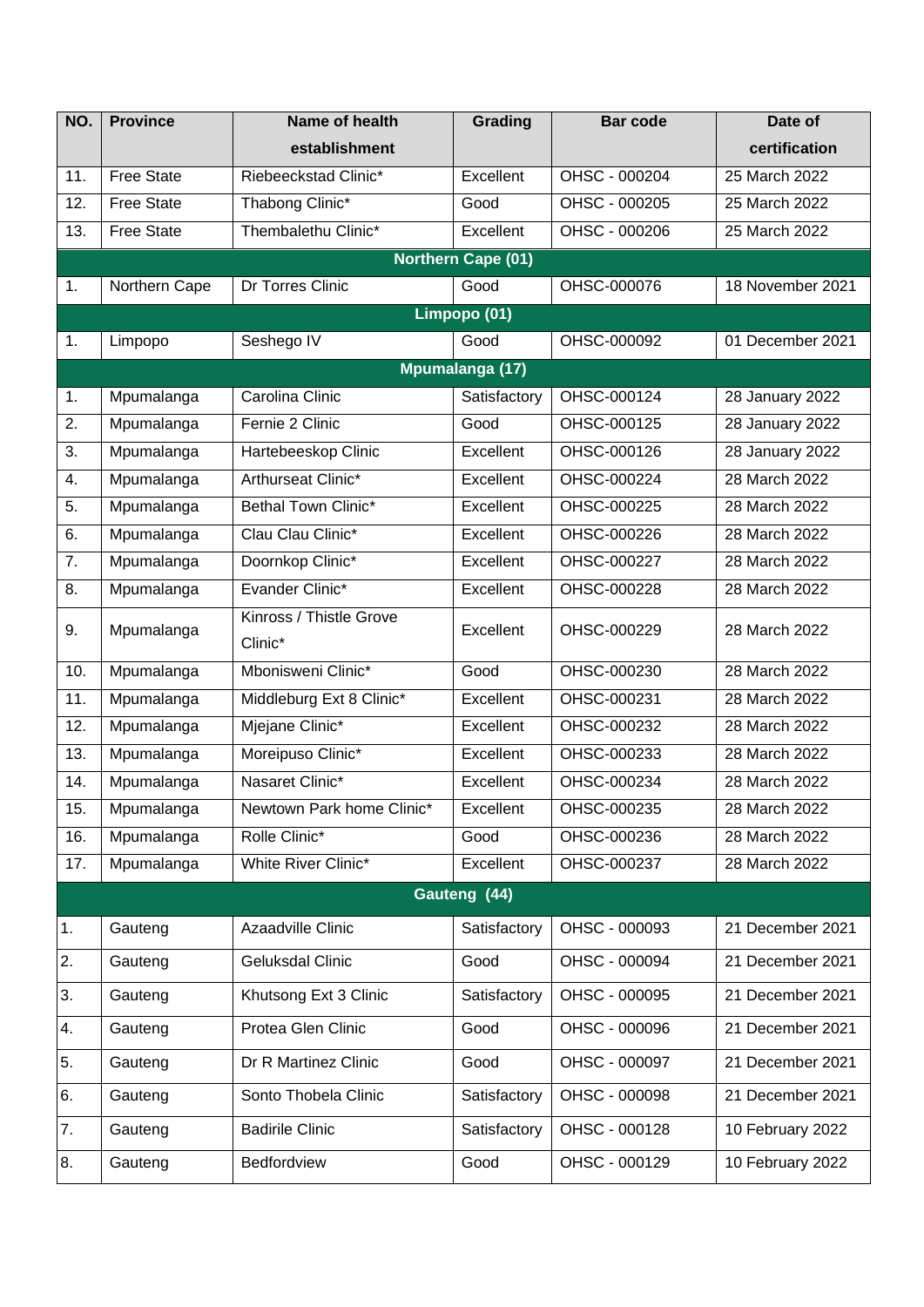| NO. | <b>Province</b> | <b>Name of health</b>         | Grading      | <b>Bar code</b> | Date of          |
|-----|-----------------|-------------------------------|--------------|-----------------|------------------|
|     |                 | establishment                 |              |                 | certification    |
| 9.  | Gauteng         | <b>Bekkersdal East Clinic</b> | Good         | OHSC - 000130   | 10 February 2022 |
| 10. | Gauteng         | <b>Berario Clinic</b>         | Excellent    | OHSC - 000131   | 10 February 2022 |
| 11. | Gauteng         | Chief Albert Luthuli Clinic   | Good         | OHSC - 000132   | 10 February 2022 |
| 12. | Gauteng         | <b>Crystal Park Clinic</b>    | Excellent    | OHSC - 000133   | 10 February 2022 |
| 13. | Gauteng         | Davidsonville Clinic          | Excellent    | OHSC - 000134   | 10 February 2022 |
| 14. | Gauteng         | Doornpoort Clinic             | Excellent    | OHSC - 000135   | 10 February 2022 |
| 15. | Gauteng         | <b>Elandsfontein Clinic</b>   | Satisfactory | OHSC - 000136   | 10 February 2022 |
| 16. | Gauteng         | <b>Jack Hindon Clinic</b>     | Good         | OHSC - 000137   | 10 February 2022 |
| 17. | Gauteng         | <b>Kekanastad Clinic</b>      | Good         | OHSC - 000138   | 10 February 2022 |
| 18. | Gauteng         | <b>ML Pessen Clinic</b>       | Good         | OHSC - 000139   | 10 February 2022 |
| 19. | Gauteng         | <b>New Eersterus Clinic</b>   | Satisfactory | OHSC - 000140   | 10 February 2022 |
| 20. | Gauteng         | <b>PJ Maree Clinic</b>        | Satisfactory | OHSC - 000141   | 10 February 2022 |
| 21. | Gauteng         | Pontshong Clinic              | Good         | OHSC - 000142   | 10 February 2022 |
| 22. | Gauteng         | Ramotse Clinic                | Satisfactory | OHSC - 000143   | 10 February 2022 |
| 23. | Gauteng         | <b>Refentse Clinic</b>        | Excellent    | OHSC - 000144   | 10 February 2022 |
| 24. | Gauteng         | Suurman Clinic                | Good         | OHSC - 000145   | 10 February 2022 |
| 25. | Gauteng         | Venterspos Clinic             | Satisfactory | OHSC - 000146   | 10 February 2022 |
| 26. | Gauteng         | <b>Wesbury Clinic</b>         | Excellent    | OHSC - 000147   | 10 February 2022 |
| 27. | Gauteng         | <b>Windsor Clinic</b>         | Excellent    | OHSC - 000148   | 10 February 2022 |
| 28. | Gauteng         | Zuurbekom Clinic              | Good         | OHSC - 000149   | 10 February 2022 |
| 29. | Gauteng         | Blyvooruitsig Clinic*         | Good         | OHSC - 000207   | 25 March 2022    |
| 30. | Gauteng         | Enerdale Ext 9 Clinic*        | Good         | OHSC - 000208   | 25 March 2022    |
| 31. | Gauteng         | Fanyana Nhlapo Clinic*        | Excellent    | OHSC - 000209   | 25 March 2022    |
| 32. | Gauteng         | Folang Clinic*                | Excellent    | OHSC - 000210   | 25 March 2022    |
| 33. | Gauteng         | Halfway House Clinic*         | Excellent    | OHSC - 000211   | 25 March 2022    |
| 34. | Gauteng         | Jabavu (Vusabantu) Clinic*    | Excellent    | OHSC - 000212   | 25 March 2022    |
| 35. | Gauteng         | Mayibuye Clinic*              | Excellent    | OHSC - 000213   | 25 March 2022    |
| 36. | Gauteng         | Midrand west Clinic*          | Excellent    | OHSC - 000214   | 25 March 2022    |
| 37. | Gauteng         | Mofolo South Clinic*          | Excellent    | OHSC - 000215   | 25 March 2022    |
| 38. | Gauteng         | Moroka Clinic*                | Excellent    | OHSC - 000216   | 25 March 2022    |
| 39. | Gauteng         | Motsamai Clinic*              | Good         | OHSC - 000217   | 25 March 2022    |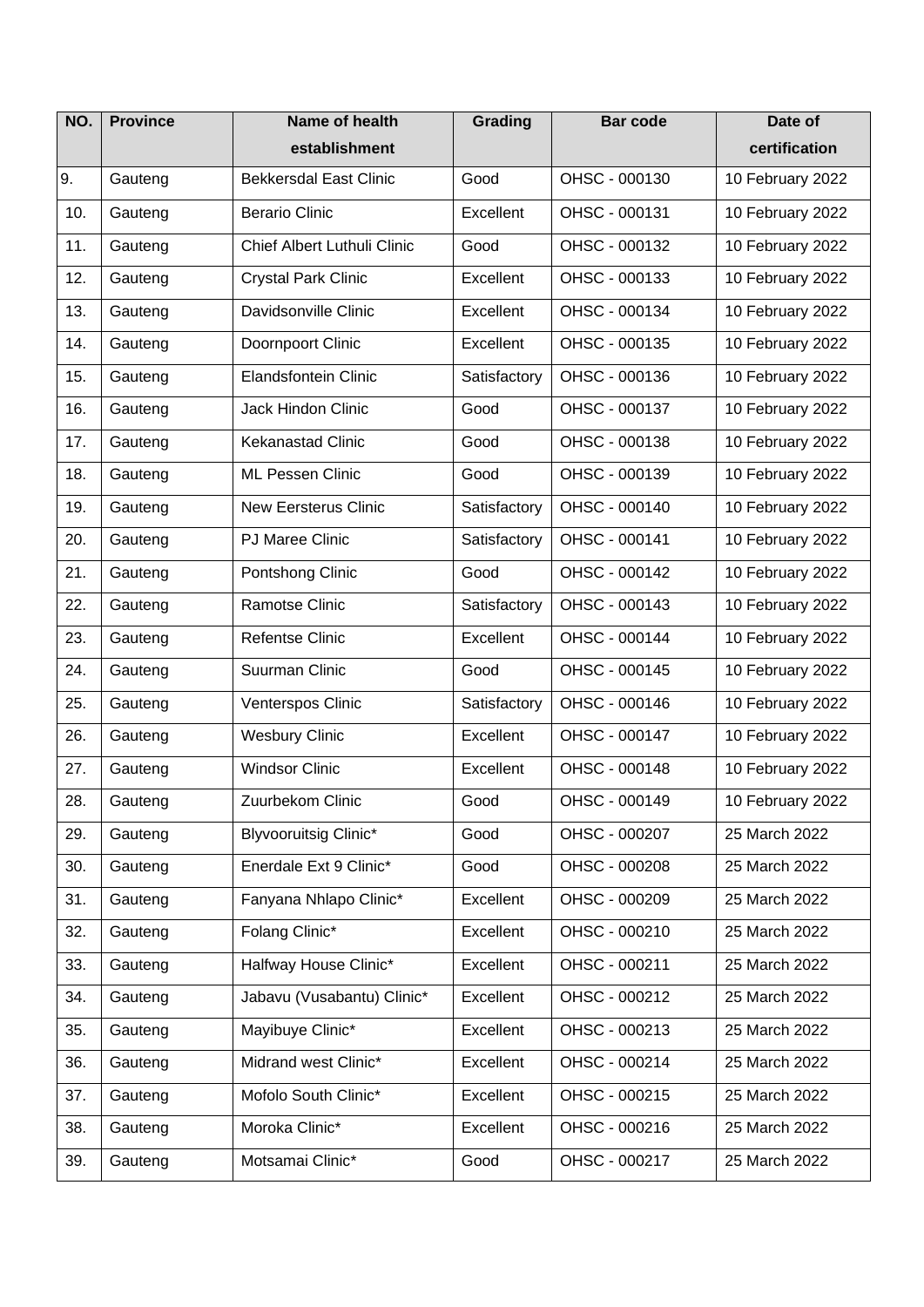| NO. | <b>Province</b>    | Name of health                      | Grading           | <b>Bar code</b> | Date of          |  |
|-----|--------------------|-------------------------------------|-------------------|-----------------|------------------|--|
|     |                    | establishment                       |                   |                 | certification    |  |
| 40. | Gauteng            | Mountain view Clinic*               | Excellent         | OHSC - 000218   | 25 March 2022    |  |
| 41. | Gauteng            | Odirileng Maponya Clinic*           | Good              | OHSC - 000219   | 25 March 2022    |  |
| 42. | Gauteng            | Senaone Clinic*                     | Excellent         | OHSC - 000220   | 25 March 2022    |  |
| 43. | Gauteng            | Thula Mntwana Clinic*               | Excellent         | OHSC - 000219   | 25 March 2022    |  |
| 44. | Gauteng            | Witkoppen Clinic*                   | Excellent         | OHSC - 000219   | 25 March 2022    |  |
|     |                    |                                     | Eastern Cape (15) |                 |                  |  |
| 1.  | Eastern Cape       | Algoa Park Clinic                   | Good              | OHSC-000099     | 21 December 2021 |  |
| 2.  | Eastern Cape       | Ndabakazi Clinic                    | Good              | OHSC-000100     | 21 December 2021 |  |
| 3.  | Eastern Cape       | <b>Ntshele Clinic</b>               | Good              | OHSC-000101     | 21 December 2021 |  |
| 4.  | Eastern Cape       | <b>Tyata Clinic</b>                 | Excellent         | OHSC-000102     | 21 December 2021 |  |
| 5.  | Eastern Cape       | Central (Port Elizabeth)<br>Clinic  | Satisfactory      | OHSC - 000150   | 10 February 2022 |  |
| 6.  | Eastern Cape       | Gonubie Clinic                      | Good              | OHSC - 000151   | 10 February 2022 |  |
| 7.  | Eastern Cape       | <b>Goso Forest Clinic</b>           | Excellent         | OHSC - 000152   | 10 February 2022 |  |
| 8.  | Eastern Cape       | Hlamandana Clinic                   | Good              | OHSC - 000153   | 10 February 2022 |  |
| 9.  | Eastern Cape       | Jamestown Clinic                    | Satisfactory      | OHSC - 000154   | 10 February 2022 |  |
| 10. | Eastern Cape       | Kenton-On-Sea Clinic                | Excellent         | OHSC - 000155   | 10 February 2022 |  |
| 11. | Eastern Cape       | Marselle Clinic                     | Satisfactory      | OHSC - 000156   | 10 February 2022 |  |
| 12. | Eastern Cape       | Matyantya Clinic                    | Excellent         | OHSC - 000157   | 10 February 2022 |  |
| 13. | Eastern Cape       | Mkapusi Clinic                      | Satisfactory      | OHSC - 000158   | 10 February 2022 |  |
| 14. | Eastern Cape       | Port Alfred Clinic                  | Excellent         | OHSC - 000159   | 10 February 2022 |  |
| 15. | Eastern Cape       | Qandu Clinic                        | Good              | OHSC - 000160   | 10 February 2022 |  |
|     | KwaZulu-Natal (48) |                                     |                   |                 |                  |  |
| 1.  | KwaZulu-Natal      | <b>Baphumile Clinic</b>             | Satisfactory      | OHSC-000103     | 21 December 2021 |  |
| 2.  | KwaZulu-Natal      | <b>Besters Clinic</b>               | Good              | OHSC-000104     | 21 December 2021 |  |
| 3.  | KwaZulu-Natal      | C Jonson Memerial Gateway<br>Clinic | Good              | OHSC-000105     | 21 December 2021 |  |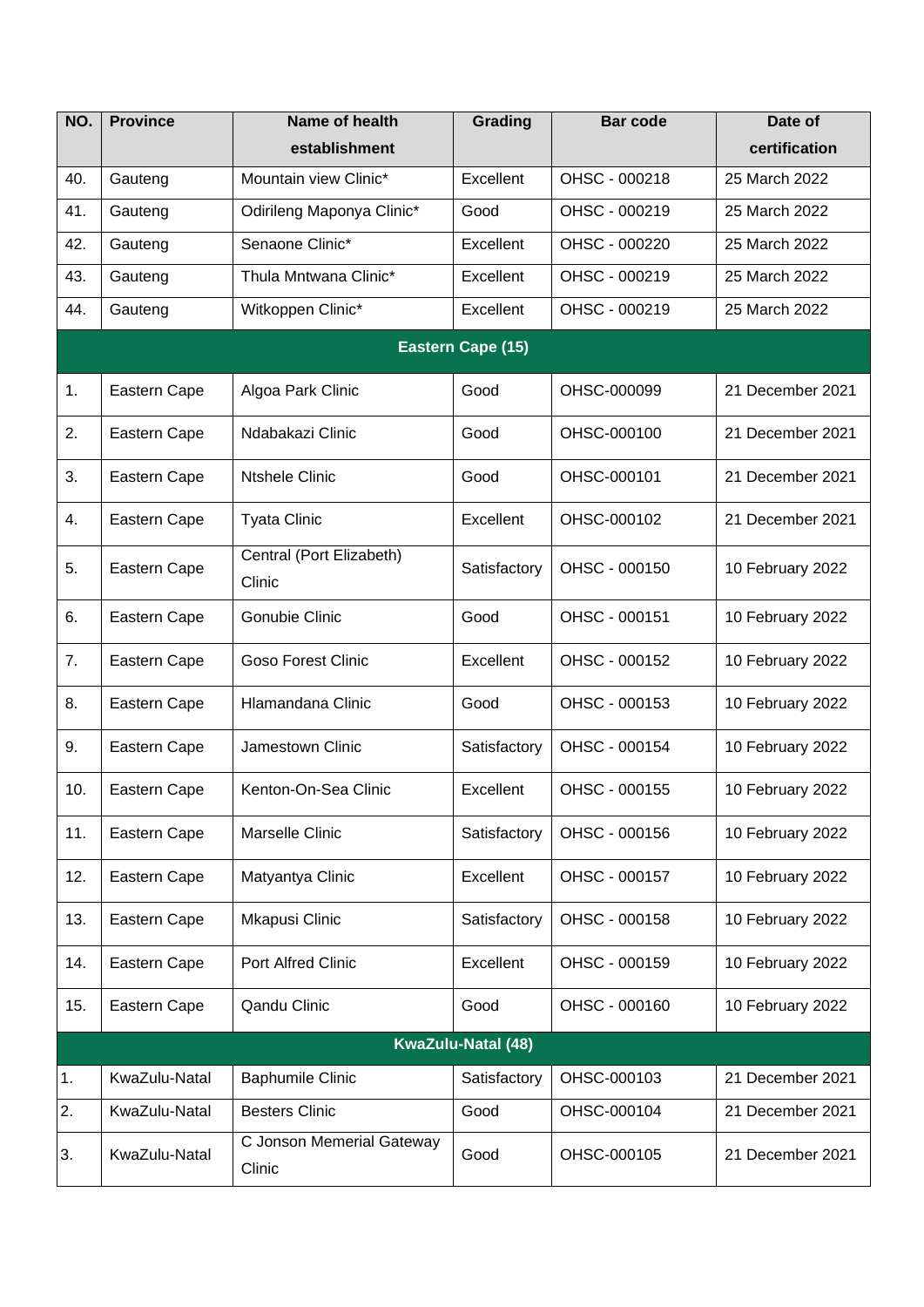| NO.              | <b>Province</b> | Name of health                     | Grading      | <b>Bar code</b> | Date of          |
|------------------|-----------------|------------------------------------|--------------|-----------------|------------------|
|                  |                 | establishment                      |              |                 | certification    |
| $\overline{4}$ . | KwaZulu-Natal   | Hlathi Dam Clinic                  | Excellent    | OHSC-000106     | 21 December 2021 |
| 5.               | KwaZulu-Natal   | <b>Isandlwana Clinic</b>           | Excellent    | OHSC-000107     | 21 December 2021 |
| 6.               | KwaZulu-Natal   | Ladysmith Gateway Clinic           | Excellent    | OHSC-000108     | 21 December 2021 |
| $\overline{7}$ . | KwaZulu-Natal   | Limit hill Clinic                  | Good         | OHSC-000109     | 21 December 2021 |
| 8.               | KwaZulu-Natal   | Mabedlane Clinic                   | Excellent    | OHSC-000110     | 21 December 2021 |
| 9.               | KwaZulu-Natal   | Madadeni 1 Clinic                  | Excellent    | OHSC-000111     | 21 December 2021 |
| 10.              | KwaZulu-Natal   | Madadeni gateway Clinic            | Excellent    | OHSC-000112     | 21 December 2021 |
| 11.              | KwaZulu-Natal   | Makhathini Clinic                  | Satisfactory | OHSC-000113     | 21 December 2021 |
| 12.              | KwaZulu-Natal   | Mosvold Gateway Clinic             | Good         | OHSC-000114     | 21 December 2021 |
| 13.              | KwaZulu-Natal   | <b>Newcastle Clinic</b>            | Excellent    | OHSC-000115     | 21 December 2021 |
| 14.              | KwaZulu-Natal   | Nomdiya Clinic                     | Excellent    | OHSC-000116     | 21 December 2021 |
| 15.              | KwaZulu-Natal   | Ntshongwe Clinic                   | Good         | OHSC-000117     | 21 December 2021 |
| 16.              | KwaZulu-Natal   | Osizweni 2 Clinic                  | Good         | OHSC-000118     | 21 December 2021 |
| 17.              | KwaZulu-Natal   | Port Shepstone Clinic              | Good         | OHSC-000119     | 21 December 2021 |
| 18.              | KwaZulu-Natal   | Shemula Clinic                     | Good         | OHSC-000120     | 21 December 2021 |
| 19.              | KwaZulu-Natal   | Southport Clinic                   | Satisfactory | OHSC-000121     | 21 December 2021 |
| 20.              | KwaZulu-Natal   | Ulundi A Clinic                    | Satisfactory | OHSC-000122     | 21 December 2021 |
| 21.              | KwaZulu-Natal   | <b>Watersmeet Clinic</b>           | Excellent    | OHSC-000123     | 21 December 2021 |
| 22.              | KwaZulu-Natal   | <b>AE Haviland Memorial Clinic</b> | Excellent    | OHSC - 000161   | 14 February 2022 |
| 23.              | KwaZulu-Natal   | Amakhabela Clinic                  | Excellent    | OHSC - 000162   | 14 February 2022 |
| 24.              | KwaZulu-Natal   | Amatimatolo Clinic                 | Excellent    | OHSC - 000163   | 14 February 2022 |
| 25.              | KwaZulu-Natal   | <b>Bhekuzulu Clinic</b>            | Excellent    | OHSC - 000164   | 14 February 2022 |
| 26.              | KwaZulu-Natal   | <b>Efaye Clinic</b>                | Good         | OHSC - 000187   | 14 February 2022 |
| 27.              | KwaZulu-Natal   | <b>Eshane Clinic</b>               | Excellent    | OHSC - 000166   | 14 February 2022 |
| 28.              | KwaZulu-Natal   | Forderville Clinic                 | Good         | OHSC - 000167   | 14 February 2022 |
| 29.              | KwaZulu-Natal   | <b>Gluckstadt Clinic</b>           | Excellent    | OHSC - 000168   | 14 February 2022 |
| 30.              | KwaZulu-Natal   | <b>Hlobane Clinic</b>              | Satisfactory | OHSC - 000169   | 14 February 2022 |
| 31.              | KwaZulu-Natal   | Kranskop Clinic                    | Excellent    | OHSC - 000170   | 14 February 2022 |
| 32.              | KwaZulu-Natal   | KwaNdaba Clinic                    | Good         | OHSC - 000171   | 14 February 2022 |
| 33.              | KwaZulu-Natal   | Maphumulo Clinic                   | Satisfactory | OHSC - 000173   | 14 February 2022 |